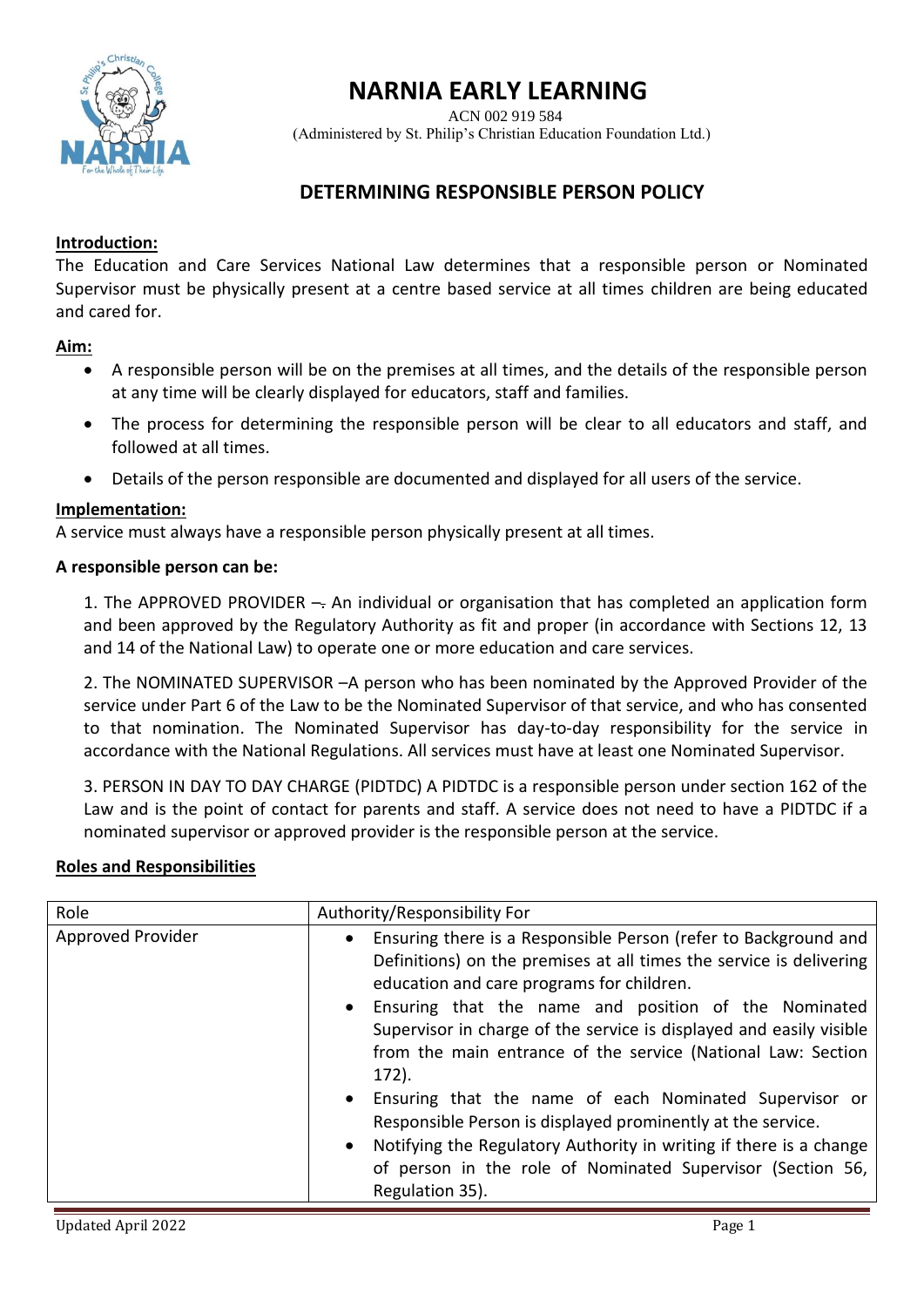|                             | Ensuring that, in the absence from the service premises of a<br>$\bullet$<br>Nominated Supervisor, a person is placed in day-to-day charge of<br>the service as the Responsible Person.<br>Ensuring that the Nominated Supervisor and educators have a<br>sound understanding of a person placed in day to day charge of<br>the service.<br>Maintain records with information relating to each Nominated<br>Supervisor (r146).                                                                                                                                               |
|-----------------------------|------------------------------------------------------------------------------------------------------------------------------------------------------------------------------------------------------------------------------------------------------------------------------------------------------------------------------------------------------------------------------------------------------------------------------------------------------------------------------------------------------------------------------------------------------------------------------|
|                             | Maintain records relating to the Responsible Person (r150)<br>including the name of the Responsible Person for each time that                                                                                                                                                                                                                                                                                                                                                                                                                                                |
| Nominated Supervisor        | children are being educated and cared for by the service.<br>Providing written consent to accept the role of Nominated<br>Supervisor.                                                                                                                                                                                                                                                                                                                                                                                                                                        |
|                             | Ensuring that, in their absence from the service premises, a<br>Responsible Person is placed in day-to-day charge of the service.<br>Ensuring they have a sound understanding of the role of being<br>placed in day to day charge of the service.<br>Ensuring that the name and position of the Person in Day to Day<br>Charge of the service is displayed and easily visible from the<br>main entrance of the service.<br>Developing rosters in accordance with the availability of<br>Responsible Persons, hours of operations and the attendance<br>patterns of children. |
|                             | Notifying the Approved Provider and the Regulatory Authority<br>within 7 days of any changes to their personal situation,<br>including a change in mailing address, circumstances that affect<br>their status as fit and proper, such as the suspension or<br>cancellation of a Working with Children Check card or teacher<br>registration, or if they are subject to disciplinary proceedings.                                                                                                                                                                             |
| Person in Day to Day Charge | Providing written consent to accept the role of Responsible                                                                                                                                                                                                                                                                                                                                                                                                                                                                                                                  |
| (PIDTC)                     | Person.<br>Checking that the name and position of the Responsible Person<br>in charge of the service is displayed and easily visible from the<br>main entrance of the service.<br>Ensuring they have a sound understanding of the role of<br>Responsible Person.                                                                                                                                                                                                                                                                                                             |
|                             | Understanding that a Person in Day to Day Charge of an<br>approved service does not have the same responsibilities under<br>the National Law as the Nominated Supervisor.                                                                                                                                                                                                                                                                                                                                                                                                    |
| Families                    | Reading and understanding this policy.<br>٠<br>Being aware of the Responsible Person at the service on a daily<br>basis.                                                                                                                                                                                                                                                                                                                                                                                                                                                     |